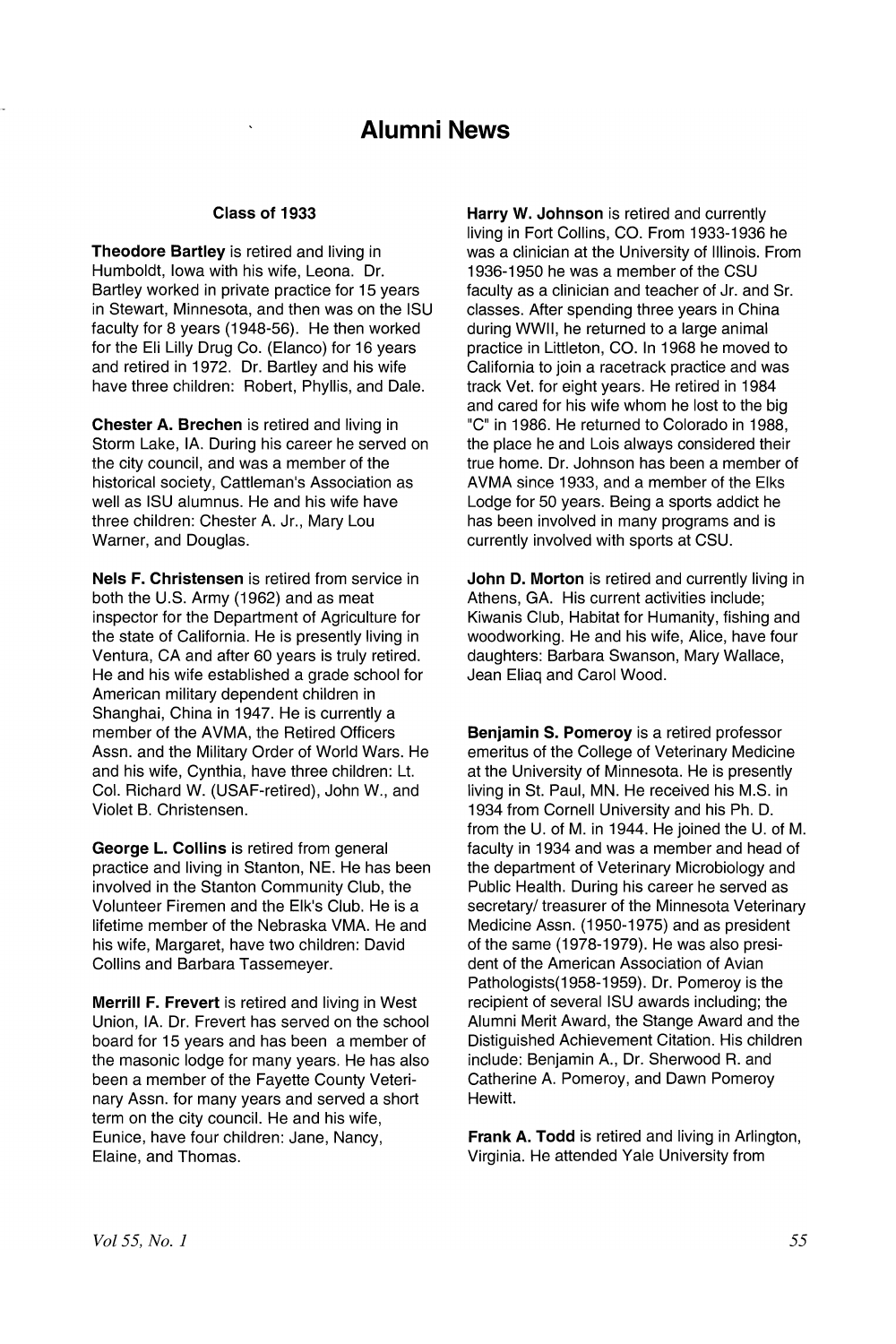1934-1935 where he earned his M.P.H. He served in the U.S. Army from 1935-1951 and worked for the U.S. Public Health Servive from 1951-1965. From 1965-1974, Dr. Todd was the Washington Representative of AVMA and the Association of American Veterinary Colleges. His honors include; Military Legion of Merit (1944), Bronze Star (1948), ISU Alumni Meritorious Award (1946), USDA Superior Service Award (1959), U.S. Public Health Service Commendation Medal (1965), Phi Kappa Phi (ISU-1978), Delta Zeta (Yale-1935), Stange Award for Meritorious Service in Veterinary Medicine (ISU-1975), Bronze Plaque from AVMA and Assn. of American Veterinary Colleges, Formal Certificate of Appreciation from government of Iceland for work and help to farmers, livestock and health by reasearch in safe milk and animal diseases (1941-1943) and Letter of Appreciationfrom Surgeon General, U.S. Airforce. He and his wife, Margaret (deceased), have two children: Thomas C. and Cynthia Todd.

Mitchell Luinstra is retired and living in Redding, California, with his wife, Betty. Dr. Luinstra is a member of the CVMA and was a charter member of the CVMA's Board of Governors in 1974. He is a lifetime member of the AVMA. Dr. Luinstra and his wife have one son, Michael.

## Class of 1943

G. Orville Anderson is still active in a small animal practice and is living in Cloverdale, CA.

Stilaf Anderson is retired and living in Northwood, IA. He worked in a large animal practice in Elma, IA (1945-1952) and then in Northwood, IA (1952-1988). He served as a city council member for 25 years. He is a lifetime member of IVMA and an honor role member of AVMA. He and his wife Anne have four children: Lonna Jensen, Eric Anderson, Carl Anderson and Ruth Anderson.

William Calhoun is retired and living in Green Valley, Arizona, with his wife, Helen. Dr. Calhoun spent 3 1/2 years in the Army Vet. Corp. in WWII, and he then practiced for 34 years in a large animal practice in Riceville, Iowa. He and his wife have one son, Steven.

J. Bradley Crundwell is retired and resides in

Palm Desert, California with his wife, Billie. Dr. Crundwell has been a lifetime member of the CVMA, SCVMA, and the AVMA. He has also been a member of Phi Zeta, Phi Kappa Phi, and Beta Theta Pi. Dr. Crundwell is an Honorary Member of the Air Corp Flying Cadet Class 41- E and a 45-year member of the Kiwanis Club. He and his wife have two children, James and Carol.

Terrance A. Dorsey is retired and living in Ames, Iowa with his wife, Marcella. Dr. Dorsey worked in general practice for two years and with the USDA Bureau of Animal Industry for three years. He was an Associate Professor in Veterinary Sciences at South Dakota State University for 17 years and a Veterinary Medical Officer for 12 years at NADUNADC. Dr. Dorsey and his wife have two children: Zoe and Lea.

Robert W. Finch is retired and living in Grimes, IA. Dr. Finch practiced for 28 years in a large animal practice in Grimes. He also spent 12 years working for the Iowa Department of Agriculture out of Caroll, IA. He is a member of the AVMA, IVMA, CIVMA, IVMAA and AABP. He has also been involved in the American Legion, Lions and Masonic organizations as well as his Presbyterian church. He and his wife, Billie, have two children: Ted and Cheryl.

Lester E. Fisher is retired and living in Chicago, Illinois, with his wife, Wendy. Dr. Fisher was in the military from 1943-46. He worked in a small animal practice from 1947-62 and was employed by the Lincoln Park Zoo from 1962- 92. Dr. Fisher is a recipient of the Stang Gentle Doctor Award. He is a mernber and past president of the AAZPA.

James B. Flanary is retired and living in St. Charles, Minnesota, after 46 years of general practice. Dr. Flanary is a lifetime member of the MVMA and an honor roll member of the AVMA. He is a lifelong member of the Lion's Club and he is now involved in public service, in particular the local Food Shelf. Dr. Flanary and his wife, Elizabeth, have six children: Patrick, Kathleen, Elizabeth, Susan, Mark, and Joseph.

David J. Fruit is retired and living in Merton, Wisconsin, with his wife, Alta. Dr. Fruit spent 36 months in the U.S. Army Vet Corp. He is an AVMA honorary member and a lifetime member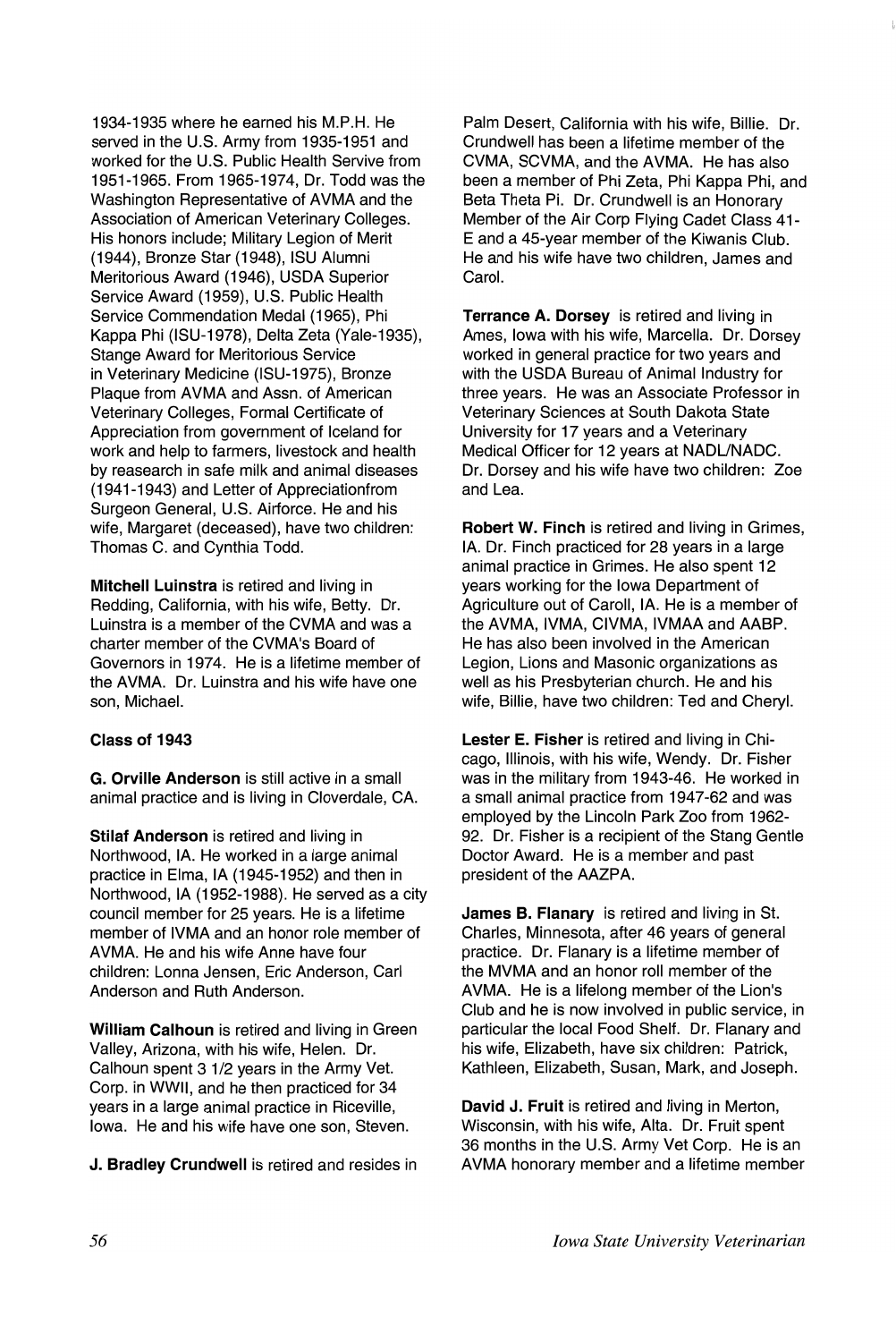of the WVMA. Dr. Fruit practiced from 1947-89 in the Village of Merton in a mixed practiced. He and his wife have three children: James Jr., Kenneth, and Christine.

Burton J. Gray is retired and living in Carefree, Arizona. Dr. Gray worked in the pharmaceutical Industry. He was president of the Fort Dodge Laboratories (1954-1959) and the vice president of Wyeth Lab (1959-1983). He has been involved in the YMCA, church, United Fund, and the chamber of commerce. He is also a member of AVMA. He and his wife, Trudy, have four children: Linda, Thomas, Carol and Ted.

Elvero R. Henning is retired from meat animal practice and research and is living in Des Moines, Iowa, with his wife, Carol. Dr. Henning spent 31 years in general practice, 2 years in East Africa with Heifer Project International, 9 years in animal research with SYNTEX, and 6 years in retirement with cattle and agricultural interests. He is currently a Small Claims Mediator in Polk County District Court. Dr. Henning has five children: Ellenn, Nancy, Joyce, Beth, and Cora.

Robert H. Hoyt passed away on January 26, 1993, leaving behind his wife, Millie, three daughters, Catherine, Lynn, and Janet, and a son, Robert. Dr. Hoyt received a Master of Science degree from Ohio St. Universtiy in 1954. He served as the Director of Technical Services with Vigortone Products in Cedar Rapids, Iowa for 18 years, retiring in 1981. Dr. Hoyt was a World War II veteran.

Eldon J. Janson is active in a general practice in Gravity, IA. He is a lifetime member of both IVMA and AVMA, and a member of the Southwest Iowa VMA. He has served on the Gravity and Bedford school boards(1947-1973), and the Southwest Community College board(1973-1983). Dr. Janson has been a member of the Bedford Lions Club for many years and was chosen citizen of the year for 1979-80. He was Gravity Mayor for three years 1946-53,1958-62, and 1974-78. He has been a member of the Taylor Co. Board of Health since 1972. He and his wife, Helen, have four children: Richard, Jeanne, Janet and Robert(deceased).

Jack M. Jones is retired and living in Milford, IA. Dr. Jones practiced for thirty years and

farmed for five years. He has been hybridizing flowers since 1980. He has several regular Gladiolas in world trade thru Skalaski Glads. and Field Flowers of Waunakee, WI. He also has one Gladiola, White Ice, which has been top show Gladiola for the past two years in the nation. He and his wife have two children: Jenny and Jack.

Ralph L. Kitchell is a retired professor emeritus of the University of California Davis. He served as an instuctor at Kansas State University in 1943. He served as Major in the U.S. Army, CBI Theater, 1943-46. He then received his Ph. D. in Human Anatomy from the University of Minnesota in 1951 . He served as professor and head of the Department of VM: Anatomy at the University of Minnesota until 1964. Assistant to the Associate Dean, U. of M. , 1962-1964. Member of Committee in Animal Products, NSF, 1958-1962. Member of the Anatomy and Physiology review panel, NIH, 1961-1964. Scientific advisor, USDA Commit.. tee on Humane Slaughter of Animals, 1962-63. Member of Research Council AVMA, 1961-66, and president, 1965-66. He served as Dean at Kansas State University, 1964-66. He was a member of the Division of Biology and Agriculture National Research Council, National Academy of Science, 1965-72. He served as Dean for Iowa State University, 1966-1971. He joined the Department of Anatomy faculty at UC, Davis in 1971 and taught until 1990. He was a special NIH reasearch fellow at the Royal Veterinary College, Stockholm, Sweden (1957-58) and visiting professor at the Royal Veterinary College, Edinburgh, Scotland (1976). He was visiting research scientist at the School of Veterinary Medicine, Massey University, New Zealand in 1982. He won the Norden Distinguished teacher award at U. of M. in 1964, and at UCD in 1978. He served as editor-in-chief of Veterinary Science Communications, 1977-80, and member of the Sensory Physiology Review Panel, NSF, 1979-present. In 1981 he recieved the UCD Distinguished Teacher award and the Stange Award for Distinguished Professional Achievement from ISU. He served as president of the American Neurology Association (1983-1985), after which

he received the Ralston-Purina Small Animal Research Award, Specialty of Neurology in 1985. He was the first to receive the Outstanding Achievement Award from the American Association of Anatomists in 1985. He was the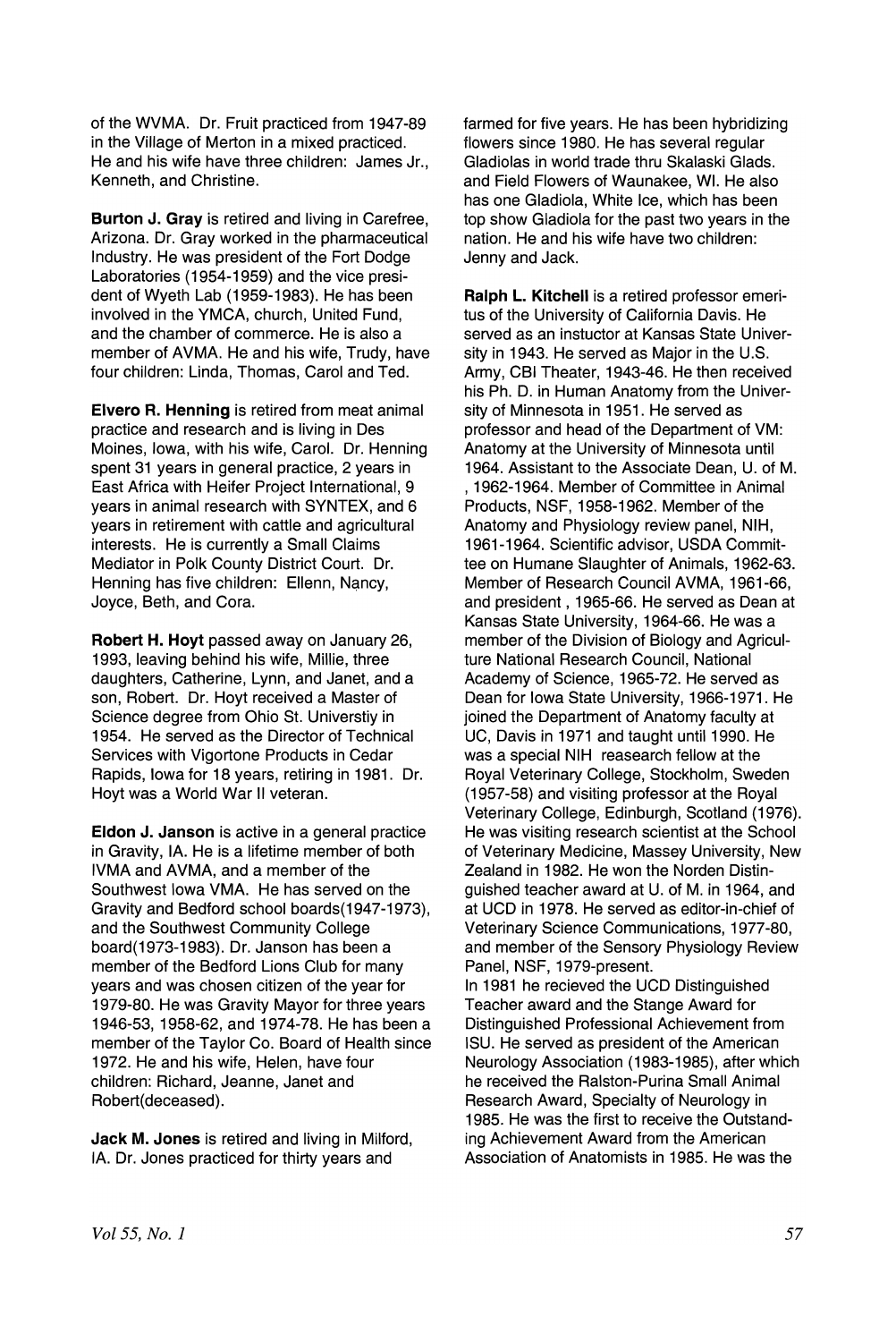Evelyn Williams Scholar at the University of Sydney, 1986-87, and Harrelson Disinguished Lecturer, North Carolina State University, 1986- 87. He was awarded the Swedish Honorary Doctor of Veterinary Medicine Degree from the Swedish University of Agricultural Sciences, Uppsala, Sweden in 1987. He and his wife, Clare, have three children: Dr. Margaret A. Kitchell Buchans, Dr. Michael J. Kitchell, and Martha Kitchell Blank.

Wilbert M. Klett is retired and living in Sun City West, Arizona, with his wife, Helen. Dr. Klett practiced in Milford, Iowa, and served in the U.S. Army. He spent ten years working as a Meat and Poultry Inspector for the state of South Carolina. Dr. Klett and his wife have one son, Merle.

Wendess J. Kopp is retired and living in Oak Ridge, Tennessee with his wife, Geneva. Dr. Kopp worked in a small animal practice in Indianapolis, Indiana for 3 years and in a mixed animal practice in Lenox, Iowa for 24 years. He was employed by the University of Tennessee for 7 years and operated a furniture restoration business for 7 years. Dr. Kopp was the Director of Lenox Community Schools for 9 years and the Director of South Western Community College for 6 years. He is an AVMA Honor Roll Member. Dr. Kopp and his wife have two daughters, Janis and Joyce.

James D. Lane is retired from his management position with the USDA. He is currently living with his wife, Willa, on the West coast of Florida. He recieved his M.A. from the University of Chicago. At present, he is active in the court appointed Special Advocate for Children program and has been president of his church congregation for two years.

Thomas B. Ludgate is retired and living in Sioux Falls, South Dakota. Dr. Ludgate was a board member for four years with the State Department of Social Services and was on the Career Service Commission Board for the State Bureau of Personnel for six years. He was also a nine year board member of the Sioux Vocational Services for the Handicapped. Dr. Ludgate and his wife, Ruth, have four children: Janice, John, Diane, and Brian.

W. M. Lynch is a retired research veterinarian for Dow Chemical Co. He is currently living in

Richardson, TX. Dr. Lynch retired early due to Macular Degeneration. He is past president of the Eastern Iowa VMA and was treasurer of EIVMA for thirteen years. He was also Director of Livestock Conservation, Inc.. He and his wife, Mable, have one son, Kevin.

Robert D. Mackereth is retired and living in Annandale, MN with his wife Marsella. They have Seven children: Dale, Jon, George, Janet, Alan, Brian and Joel.

Clarence H. Mannasmith is retired and living in Morrilton, Arkansas. Dr. Mannasmith served in the Army from 1943-46. He practiced in Clarinda and Red Oak Iowa (1946-1972). He was involved with Heifer Project International (1972-1975) and Winsock International (1976-1990). He has had a lifetime of interesting happenings, events and memories. He and his wife, Dorothea, have two children: Stephen and Elizabeth.

W. LaVern Miller is 90% retired from large animal practice and is living in Nampa, Idaho. He is an active member of the Iowa VMA and the Idaho VMA. He is also an active member of the Nampa Menonite Church. He and his wife, Bertha, have eleven children: Dawn, Celia, Sam, Miriam, Neil (deceased), Kelly, Melody, Loman (deceased), Noel, Craig and Tim.

Richard B. Morgan is a retired U.S. Army Veterinary Corps Colonel and is living in Garden Ridge, Texas. Dr. Barton is former assistant Dean of the College of Veterinary Medicine at the University of Illinois. He served as an administrator of Dekalb Co. Health Department and was a Diplomate at the American College of Preventive Medicine. He also served as president of the Illinois Association of Public Health Administrators. He and his wife, Lorraine, have six children: James, John, Daniel, Nancy, Retha and Mary.

A. T. Olson is retired and living in New Hampton, IA.

Gustaf J. Olson is retired from a mixed animal hospital practice and is living in Detroit Lakes, Minnesota, with his wife, Marjorie. His former associates include: Dr. Robert Westlake and Dr. Tom Haggert. Dr. Olson is a member of the Junior Chamber of Commerce, the School board, and is the scoutmaster of the school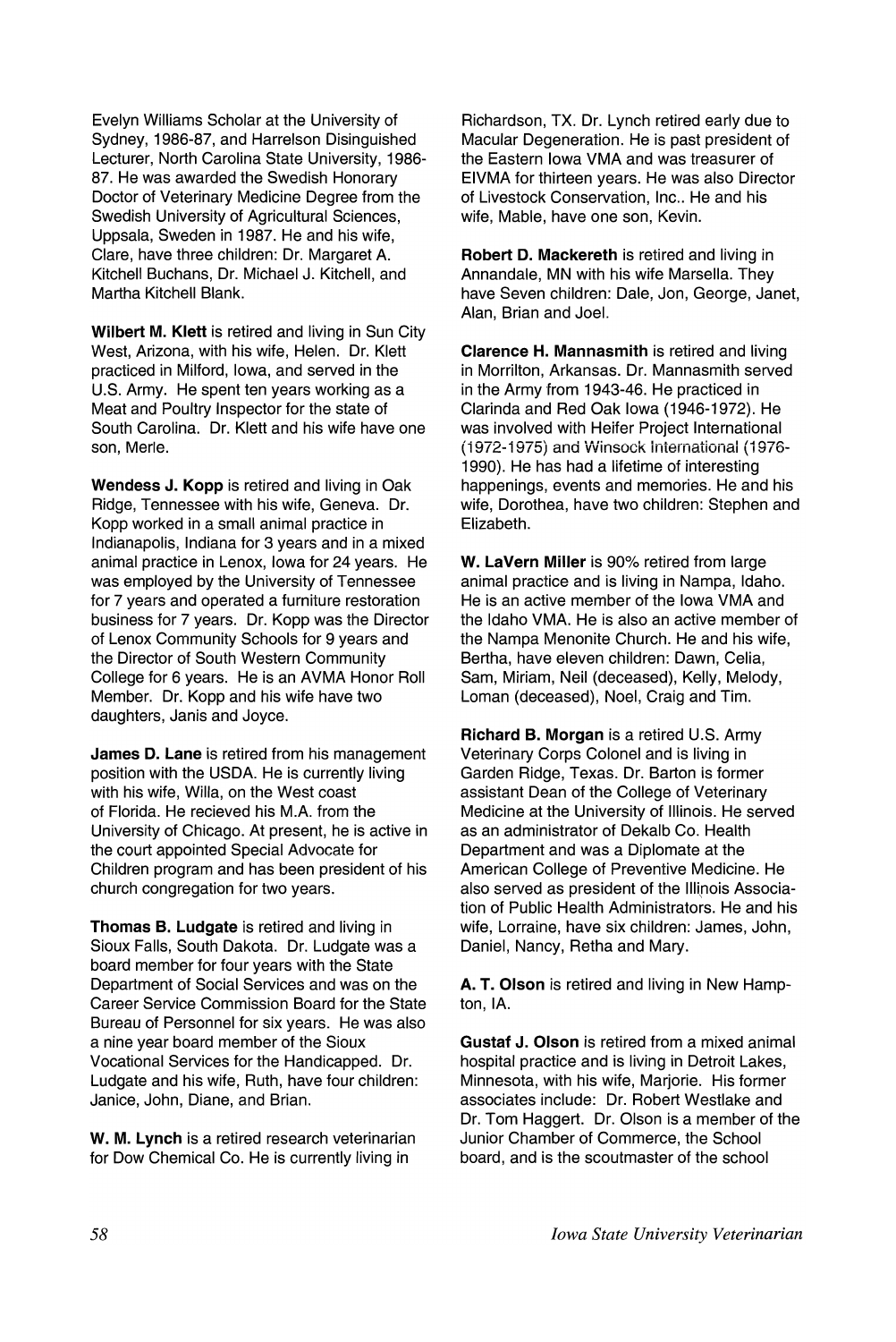troop. He is a member of the Legion, the Elks, Eagles, and the Church Council. Dr. Olson and his wife have two children: Cathie and Jarl.

Richard A. Penkert is retired and living in Hector, Minnesota. Dr. Penkert has four children: Richard, David, Jon, and Teeri.

A.W. Pennings is retired and living in Minneota, Minnesota with his wife, Anne. Dr. Pennings has served as mayor and a church leader in his community. He is a member of the MVMA and the AVMA. Dr. Pennings and his wife have five children: Judith, Arthur Jr., Margaret, John, and David.

Robert E. Pierson is a retired Professor Emeritus from CSU and is living in Ft. Collins, CO. Since retirement he has been active as an artist. Several of his paintings have been featured on the covers of National Journals. He and his wife, Toddy, have three children: William, Sally and Philip.

Ralph W. Rieke is retired from practice and living in Fairmont, MN. Dr. Rieke has served on church boards, the city zoning board and the city planning board. He is a 45 year member of the Kiwanis organization, a lifetime member of the MVMA and an honor roll member of the AVMA. He and his wife, Elizabeth, have four children and six grandchildren.

Joseph S. Quigley is a retired Colonel, U.S. Army Veterinary Corps. Dr. Quigley served overseas in China during WWII, and in Japan, and Vietnam, as well as many posts in the U.S. Since retirement, Dr. Quigley has served as the Associate Director of CEN/SHARE (Center to Study Human-Animal Relationships and Environments) at the University of Minnesota. He has also served as a Clinical Instructor in the College of Veterinary Medicine and Department of Independent Study at the U. of Minn. In 1986, Dr. Quigley received the Michael McCullough, M.D., award for "outstanding contributions in teaching, research, and service involving the human-animal bond." Dr. Quigley is a former editor of the ISU Veterinarian. He and his wife, Eileen, have three sons: James, Joseph, and Thomas. He currently resides in Fridley, Minnesota.

D. W. Rawson is retired and living in Cora, WY. He has been a member of AVMA, North Illinois

VMA and the Society for Theriogenology. He practiced in Milledgeville, IL and retired in 1984. He and his wife, Barbara, have five children: Chet, Marilyn, Sue, Tom and Julie.

K.L. Reinertson is retired and living in Ocheyedan, Iowa, with his wife and former associate, Margaret. Dr. Reinertson was a member of the town council for12 years, a school board member for 9 years, and a volunteer 'fireman for 20 years. He and his wife have five children: Eric, John, Mary, Ellen, and Jim.

Tedmor D. Rossing is retired and living in Livermore, IA. He served 27 years on the town council and as president of the Lions Club. He practiced in Livermore for 26 years and with USDA for nine years. He and his wife, Ella, have two children: Trudy Rossing and Debra Rossing Blanchard.

Henry "Bud" Ruebke is retired and living in Ada, Minnesota, with his wife, Jerry. Dr. Ruebke received his M.S. in 1950. He retired on Oct. 1, 1991, after 30 years with the Minnesota Board of Animal Health. Dr. Ruebke and his wife have two children: Linda and Dan.

Robert E. Savage is retired and living in Venice, Florida, with his wife, Josephine. Dr. Savage was a Captain in the Vet. Corp. in WWII. He was president and is currently an honorary member of the Eastern Iowa Veterinary Association. He was a member of the Monticello, Iowa City Council and was also a scoutmaster and holder of the Silver Beaver Award with Boy Scouts of America. Dr. Savage is a former member of Kirkwood College's Advisory Board and he also worked as a District Veterinarian for the Iowa Department of Agriculture. He is a member of Rotary International and the Masonic Lodge, and he is a Shriner. Dr. Savage and his wife have three children: David, Susan, and John.

Robert C. Schuknecht is active in a predominantly small animal practice in Saukville, Wisconsin, where he also resides with his wife, Kathleen. Dr. Schuknecht is an AVMA and a WVMA member and parish council president. He has been a Saukville Village Board member for four years and has been on the Saukville<br>Library Board for 20 years, 17 of those as Library Board for 20 years, 17 of those as president. On August 8, 1987 the city honored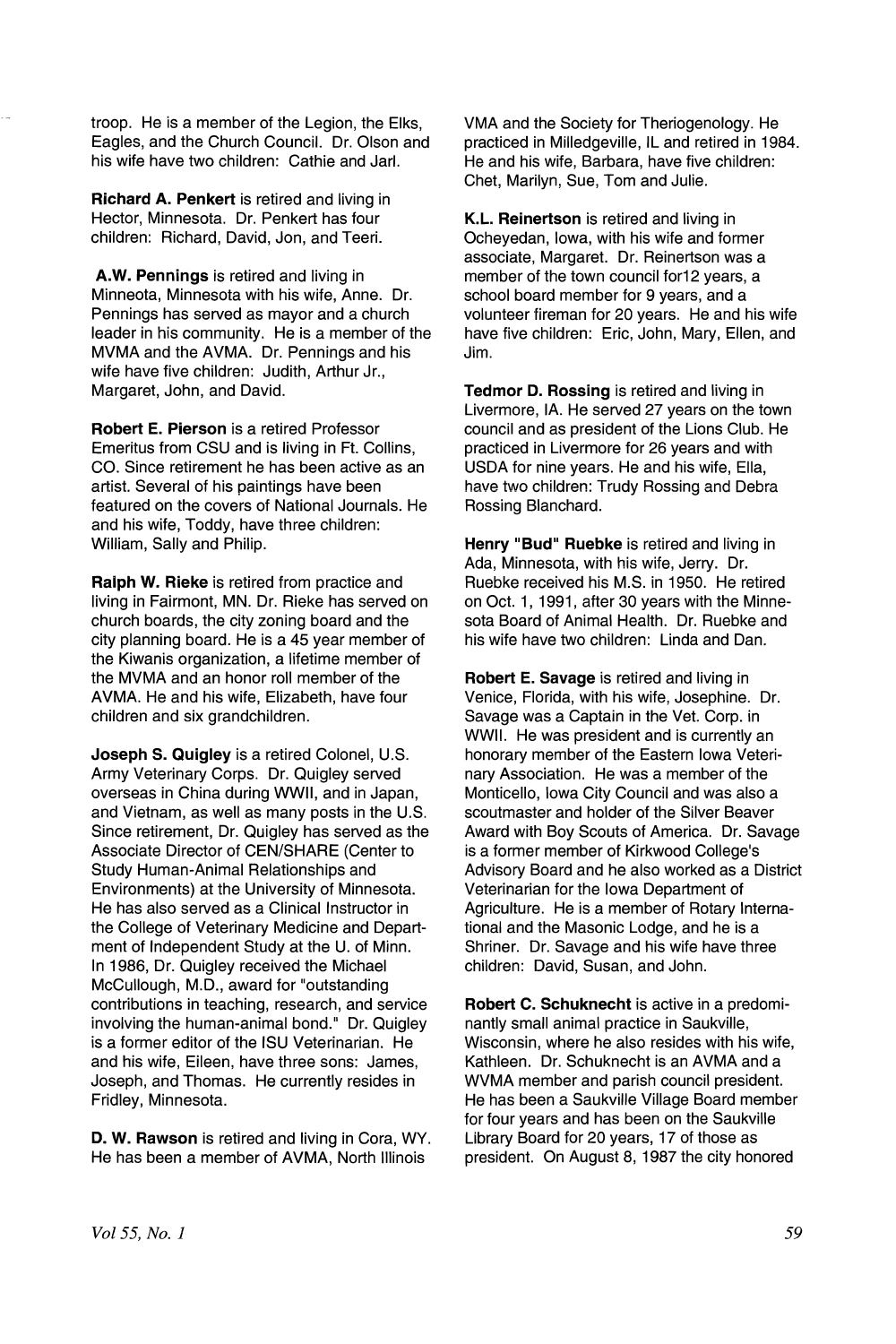Dr. Schuknecht by having "Doc Schuknecht Day" for their new library dedication. Dr. Schuknecht is also President of the Ozaukee-Washington Counties Veterinary Associations. He was a member of the Vet. Corp. from 1952- 54. Dr. Schuknecht was an editor for the ISU Veterinarian when he attended ISU's veterinary school. He and his wife have two children, Tom and Mark.

A. Mack Scott is retired from practice and is an animal lab veterinarian for the Memorial Hospital of Long Beach, CA, where he also lives. He is currently a board member of the Long Beach State Athletic Assn. He and his wife, Mary, have eight children: Kathleen O'Brien, Anne Marie Thompson, Mary Lea Chamberlain, Suze Shaheen, Cheryl Hall, Randy Scott, Tom Shaheen, and Vinee Shaheen.

Leonard M. Skamser is retired and living in Pinehurst, North Carolina, with his wife, Maxine. Dr. Skamser worked in a large animal practice for seven years. He then began work in pharmaceutical and biological research, development, and marketing. Dr. Skamser is a member of the AVMA, AAAP, and AAIV. He is also a volunteer in a local hospital. Dr. Skamser and his wife have one son, John.

Harlan M. Stanton is retired and living in Florence, Oregon. He is a life member of AVMA, SCVMA and CVMA. He was a member of the school board for eleven years and the Planning Commission for three years in Tustin, CA. He has been a member of the Lions Club for 45 years and has also been involved with Mason, Shriner and Vet. Corps organizations. He and his wife, Phyllis, have seven chidren: Sybil, Paul, Paula, Tom, Mifty and Jim. They also have nine grandchildren and two great grandchildren.

wayne H. Thompson is retired and living in Madison, Wisconsin, with his wife, Violet. Dr. Thompson worked in general practice from<br>1944-57 in Earlville, lowa. He attended the University of Minnesota and received his M.P.H. in 1958 and attended the University of Wisconsin and received his PhD in 1961. Dr. Thompson was a faculty member at the U of W school of Medicine from 1961-92. He and his school of Medicine from 1961-92. He and his wife have five children.

David H. Ungs is retired and living in Sequim, Washington with his wife, Helen. Dr. Ungs and his wife have six children: William, Gary, Michael, Timothy, Kathleen, and Mark.

Gerald C. Vande Garde is retired and living in Sioux Center, IA. He has served on the community school board for ten years. Dr. Vande Garde was also chairman of the local recreation and arts council for 27 years. He and his wife (deceased) have three children: Dr. Larry D. and Gerald A. Vande Garde and Sharon J. Brouwer.

Mason M. Vegors is currently a veterinarian for the State of Iowa and is living in Ames, IA. He and his wife, Wilma, have two daughters: Suzanne Bayes and Marilyn Sievas.

Robert E. Wagner is retired and living in Glidden, IA. He has practiced in Titonka(14 yrs.), Coon Rapids(9 yrs. ) and Glidden ( 11 yrs.). He joined the Animal and Plant Health Inspection Service, USDA, in late 1965 and retired Nov. 1986. He was afilliated with USDA in Glidden, Kearney, NE(7 yrs.), Jefferson, MO (6 yrs.) and Washington, D.C. area (5 yrs.). He served as Elder for the Presbyterian church in Glidden and Kearney, NE. He was a member of the school board in Coon Rapids and Glidden. With the USDA, Dr. Wagner started as district DVM and in Kearney as Area Veterinarian in charge of 22 counties. He went to Jefferson City as VIC under area VIC for both IA and MO. In Washington he served as veterinarian in charge of compliance for animal disease programs and vet. accreditation. He received an award for developing a computer program for compliance cases. He and his wife, Virginia, have six children: Robert E. II, Jeri L., Curtis J., Roxanne M., Janet R. and Kevin J.

Robert C. Wahl is retired from a mixed practice and is currently living in Spirit Lake, IA. He has<br>served on the school board and city council in Sibley, IA. He also served on the Osceola Co. Conservation Board and Osceola Co. Board of Health. He is a lifetime member of both AVMA and IVMA. He and his wife, Margot, have four children all of whom are ISU graduates: Kathyrn children all of whom are ISU graduates: Kathyrn Wahl Reents, Dr. Robert C. Wahl, Jr., Peggy Wahl O'Dohertyand James R. Wahl.

Marvin H. Westerfeldt is semi-retired, but is still active in a mixed practice in Wisconsin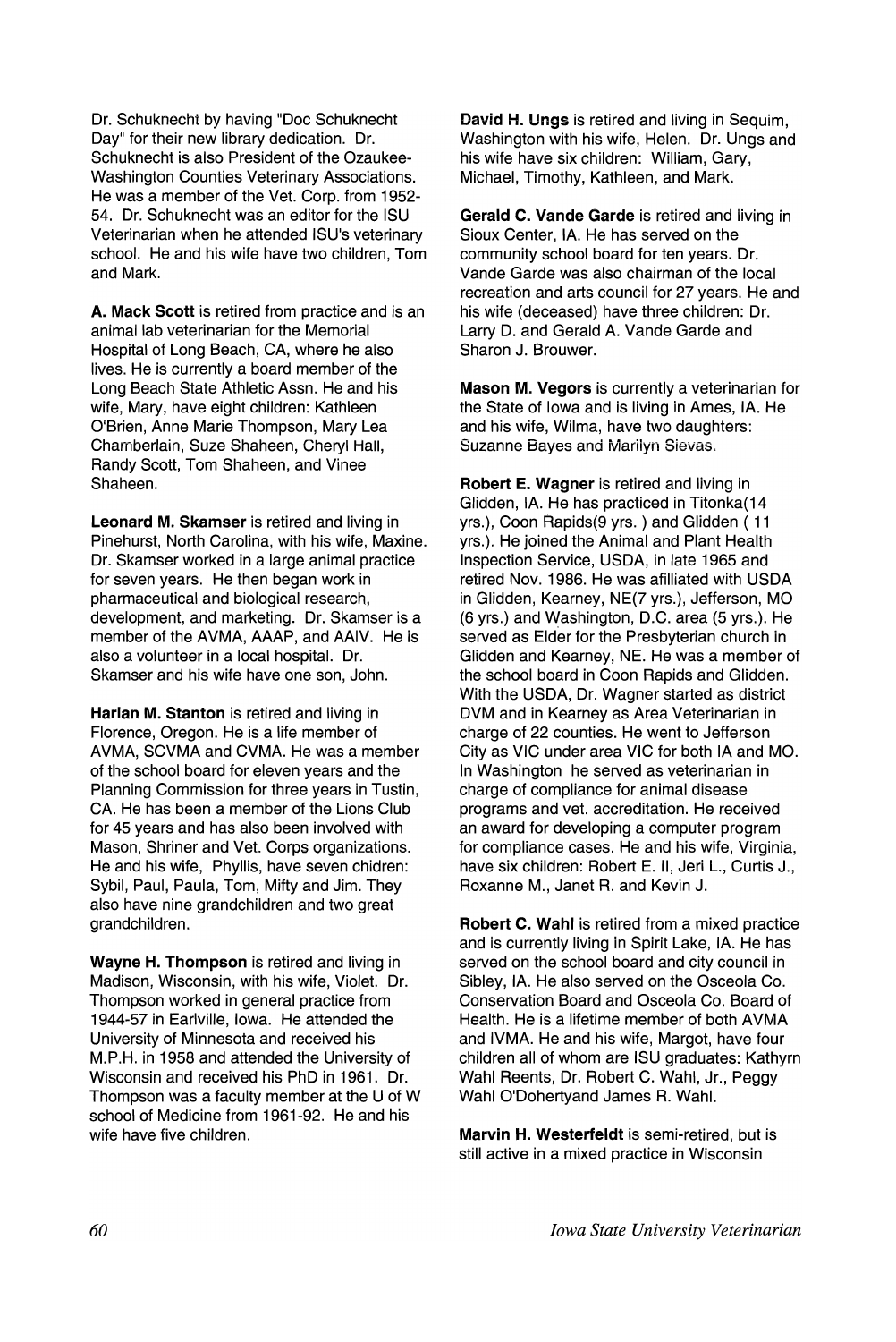Dells, WI, with Dr. Roger Sarazin and Dr. Kevin Krier. He served as a Captain in the U.S. Army Veterinary Corps. He is currently a member of AVMA, WVMA, EPA, and BPA. He is involved with 4-H and the International Crane Foundation. He and his wife, Marion, have seven children: Chris, Fred, Gary, Lisa, Annette, Anita and Bethany.

R. L. Whitford is retired and living in Pendleton, Oregon. He is currently involved in the Masons organization and his church rotary and coffee clubs. He enjoys fishing, boating and traveling. He and his wife, Jane, have three children: Dee, Mac and Rob.

Wayne D. Yoder is retired from APHIS and living in Colorado Springs, Colorado. Dr. Yoder received his Master of Science in Veterinary Hygiene at ISU. He helped set up the Diagnostic Laboratories for APHIS at NADC in Ames, Iowa. Dr. Yoder's wife passed away in October, 1992.

### Class of 1953

Ed Anderson is active in a small animal practice in Escondiro, CA. His time is equally spent between practice, raising avacados and playing tennis. He and his wife, Nancy, have five daughters: Susan Greenwood, Barbara Varela, Julie Anderson, Karen Wischmeyer and Carole Anderson.

Russell H. Anthony is retired and living in Cedar Rapids, Iowa with his wife, Shirley. Dr. Anthony has received the Stang Gentle Doctor and Cy's Favorite Alum Awards. He is President of the American Association of Retired Veterinarians. Dr. Anthony served as the Imperial Potentate of the International Shrine in 1986-87 and is the only veterinarian to have done so in the 120 year history of the Shrine. He is a member of the IVMA, AVMA, Linn County Veterinary Association, and the AVMA PAC Policy Committee. He and his wife have three children: Mark, Ross, and Donna.

Robert D. Boyce is active in a small animal practice in Seattle, Washington with Drs. Gary Haas and M.K. Menth. Dr. Boyce is currently a member of AVMA, Washington State VMA, Seattle King Co. VMA and affiliate member of AAHA. He is a past president of the Seattle VMA. He and his wife, Margaret, have four children: Tom, Cathy, Jim and Ann.

R. J. Buckman is retired and living in Yankton, SO. He and his wife, Betty, have three chidren: Jon, David and James.

Nam Young Chung is actively practicing in Honolulu, Hawaii with Dr. Clifford Kumamoto. He and his wife, Sook Cha, have three children: Gordon, Jeffery and Cathy.

Channing E. Cotton has been retired since 1971 due to cardiovascular disease. He worked in a small animal practice before his early retirement. He held numerous association offices. Since his retirement, he has been involved in several ecological committees, Leech Lake Reservation Advisory Alliance and fishing tournaments. He currently holds several records in Muskie, Inc. International for Muskie fishing. He is residing in Walker, MN on the shores of Leech Lake. He and his wife, Betty (deceased), have five children: Betty Lou, Julie, Michael, Tamara and Kimberly.

Stephen F. Dirks is the sole owner of a small animal clinic in Waterford, Wisconsin, where he resides with his wife, Ann. Dr. Dirks worked in a mixed animal practice for 22 years before starting his current clinic which he has been running for 18 years. He was on the grade school board of education for 20 years and has been a certified lay speaker at United Methodist Church for 30 years. Dr. Dirks is a lifetime member of the Full Gospel Businessmen's Fellowship International and is active in Christian education. Dr. Dirks and his wife owned and operated a Christian Bookstore called "The Bridge" for ten years. He is a member of the AVMA and WVMA. Dr. Dirks has four children: Karen, Suzanne, Timothy, and Paul.

Gordon R. Esbeck is retired and living in Tipton, Iowa. His former associate is John F. Krob (ISU '53). Dr. Esbeck's wife, Mary Lou, passed away on Sept. 24, 1992. They had four children together: Craig, William, John, and Paul.

D.O. Faulkner has retired from his small animal practice and is living in Ankeny, Iowa with his wife, Pat. Dr. Faulkner owned a clinic in Des Moines, Iowa from 1957 to 1991 and in Ankeny from 1980 to 1991. He and his wife have four children: Scott, Pattice, Cynthia, and Melinda.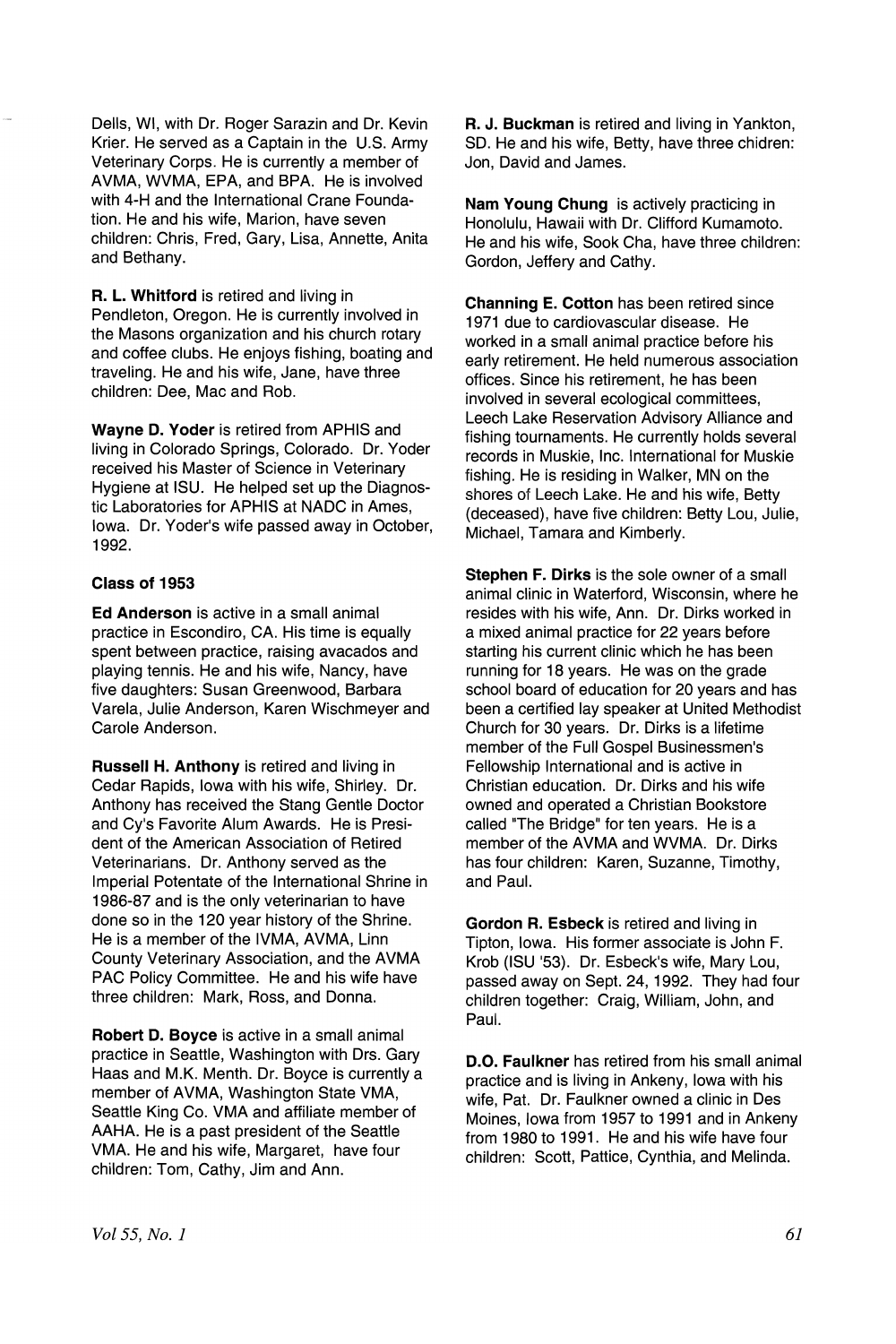Walter D. Felker is presently practicing regulatory medicine as a State Veterinarian in Ankeny, Iowa. Dr. Felker was a general practitioner from 1953 to 1987, when he began his work as a State Veterinarian. He is a member of the IVMA, AVMA, AASP, AABP, USAHA, and LCI. Dr. Felker and his wife, Donna, have four daughters: Kathryn, Anne, Mary, and Norine.

Robert E. Gamble is retired from mixed practice and is living in Gladsbrook, IA. He is a member of AVMA and IVMA. He is involved in the Olivet Masonic Lodge, American Legion, Boy Scouts, town council, volunteer firemen and United Methodist church. He and his wife, Martha, have three sons: Robert Lloyd, Kris Alan and Ciark Robert.

Kenneth W. Gray is currently a Supervisory Veterinarian specializing in meat and poultry inspection for the Iowa Department of Agriculture and Land Stewardship. Dr. Gray previously worked in a large animal practice and was a member of the USAF Vet. Corp. Dr. Gray and his wife, Ruth, reside in Galva, Iowa.

Dale B. Jillson is active in a mixed practice in Elgin, NE. He is currently a member of both AVMA and NVMA. He and his wife, Virginia, have four daughters: Kathyrn, Kristine, Elizabeth and Mary.

John F. Krob is retired and living in Tipton, Iowa, with his wife, Carol. Dr. Krob practiced with Dr. James D. Ramsey in Tipton from 1955- 70, and with Dr. Gordon R. Esbeck from 1971- 91. Dr. Krob sold the practice in July, 1991, but he is still working part-time, as well as playing golf and travelling. He and his wife have six children.

L.L. Lemanski is retired and living in Verona, Wisconsin with his wife, Mary. Dr. Lemanski and his wife have four children.

J. C. Marcum is semi-retired and living in Spencer, NE. He has served as president of NVMA (1972), and was Veterinarian of the Year (1975). He has also served on both AVMA House of Delegates and Political Action Committee. Dr. Marcum is past president of the interstate VMA and is currently serving on a Nebraska Livestock Industries Committee. He and his wife, Mildred, have two children: Lynne Kirk M.D. and Steven.

William P. McGrory is retired and living in Bettendorf, Iowa, with his wife, Patricia. Dr. McGrory is a lifetime member of the AVMA and IVMA. He and his wife have seven children: Susan, Nancy, Carol, Daniel, Mark, Michael, and Matthew.

William J. Neuliep is semi-retired and working in a small animal practice in Rochelle, IL. He is a member of the school board, Park board, Lions Club and Deacon and Elder of the Presbyterian church. He is a life member of the AVMA and VFW and member of NIVMA. He and his wife, Margaret, have five children: Jan Frye, Jim Neuliep, Frank Himes, David Himes and Libby Meyer. They also have five granchildren: Jenny, Meshelle and Sarah Frye and Nikalus and Mathew Mever.

Gene R. Petersen is retired and living in Urbandale, IA. From 1953 to 1955 he served in the Army Veterinary Corps. ( Meat inspection and procurement in France and Yugoslavia). 1956-1970 he worked in a large animal practice in Fontanelle, IA. 1972-1989 he worked in Technical Services with Squealer Feed Co. (Des Moines). He is a member of AVMA and IVMA. He is a former member of the Fontanelle City Council, AASP and AAIV. He and his wife, Arlene, have two sons: Brent and Greg.

Harvey J. Peterson is retired from a mixed practice and is living in Andover, MN. He served 12 years on the local school board. He has a lifetime membership in both MVMA and AVMA. He and his wife, Blanche, have three children: Barry, Chad and Von.

Donald W. Rubel is the owner of a small animal hospital in Sioux City, Iowa, where he resides with his wife, Pat. Dr. Rubel and his wife have five children: Kathy, Cris, Tim, Julie, and Tom.

William J. Spearing is retired and living in Charlottesville, VA. His wife is deceased.

Cyrus J. Starch is retired from a small animal practice in Des Moines, Iowa. Dr. Starch worked in a small animal clinic in Cleveland, Ohio, before moving to and taking over a clinic in Des Moines. After three years of practicing alone, Dr. Starch was joined by his associate, Dr. James T. Yoder (ISU 155), and the two practiced together for 35 years. Dr. Yoder lost